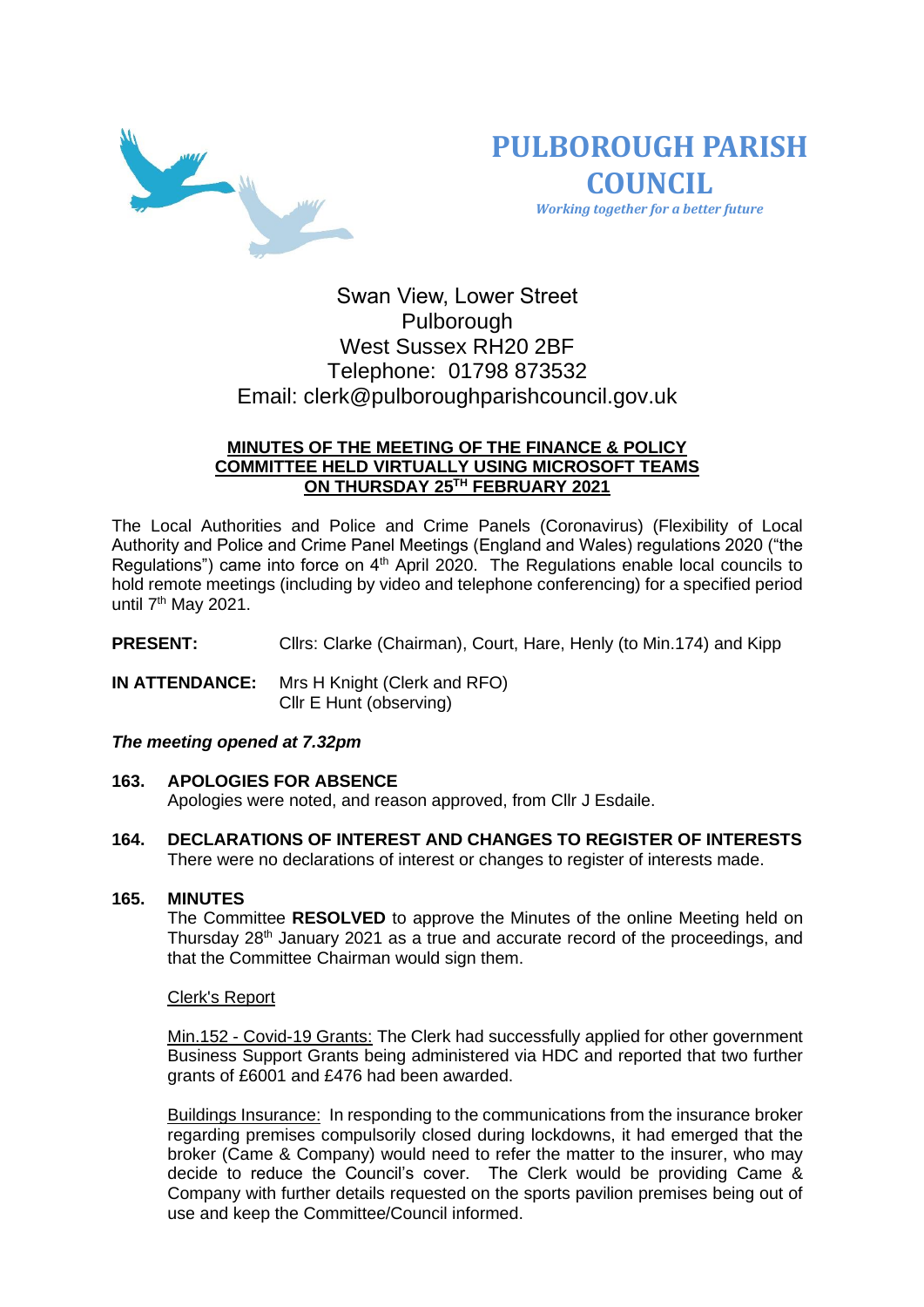# **166. ADJOURNMENT FOR PUBLIC SPEAKING**

There were no public speakers.

### **167. PARISH COUNCIL FINANCES**

Reconciliations to 31<sup>st</sup> January 2021 were not available and would instead be taken to the March meeting with February figures. The Clerk had recirculated bank reconciliations for Cashbooks 1, 2 and 3 for November and December 2020 for information (discussed at previous meeting).

It was noted that the Q3 inspection to 31<sup>st</sup> December 2020 had been completed by Cllr Clarke.

The Clerk reported that creditor invoices of over 30 days outstanding were MSF hirers, with amounts of £143 and £5 being followed up by the Deputy Clerk. If payments remain unpaid the groups in question would not be allowed future bookings. Other non-payments were related to sports pavilion tenants, under separate ongoing discussion.

## **168. EARMARKED FUNDS**

The Clerk had recirculated the Income & Expenditure report and Earmarked Reserves report discussed at the last meeting, as the latest available financial details. This was in order to give some early thought to anticipated year end movement of unused funds, although final decisions would be made at the March meeting when up to date figures were available.

Whilst discussing CIL funds received, it was noted that CIL funding could be applied for for replacement/refurbishment and may be an avenue available to PPC for the sports pavilion refurbishment element of that project.

It was unlikely that further funds would need to be added to the MSF Resurfacing/ Playground EMR. Similarly Pocket Park and Cousins Way EMRs would not need funds. The Neighbourhood Plan EMR was unlikely to need the full £7,574 balance and potentially perhaps up to £5,000 could be transferred out, leaving an amount to cover any remaining publicity costs. The Clerk understood that HDC were obligated to cover both the Independent Examination and Referendum stages so PPC would only need to assist in supporting public awareness. The Neighbourhood Wardens EMR would probably no longer be necessary since the funding of the posts had now been absorbed into general reserves and precepting. The Clerk reminded Members that the community Benefit Fund EMR was primarily to be used to pay for the new website, but there may be a small balance left.

It was agreed that any remaining unspent balances at the year end should be transferred to the Pavilion Refurbishment/Tractor Shed EMR. This would be discussed and formally dealt with at the March meeting, subject to any further information at that time.

# **169. SPORTS PAVILION DEVELOPMENT PROJECT**

The Clerk reported that she had met with an engineer from Wychwood Environmental, who had been appointed to prepare the environmental statement needed for validation of a full planning application. The report findings were anticipated within the next couple of weeks but it appeared that there was no evidence of bat or other protected species. Query was raised regarding HDC reference in preplanning application to the tree line along Chestnut Grove, and the Clerk was asked to find out if this would need to be addressed with a full planning application.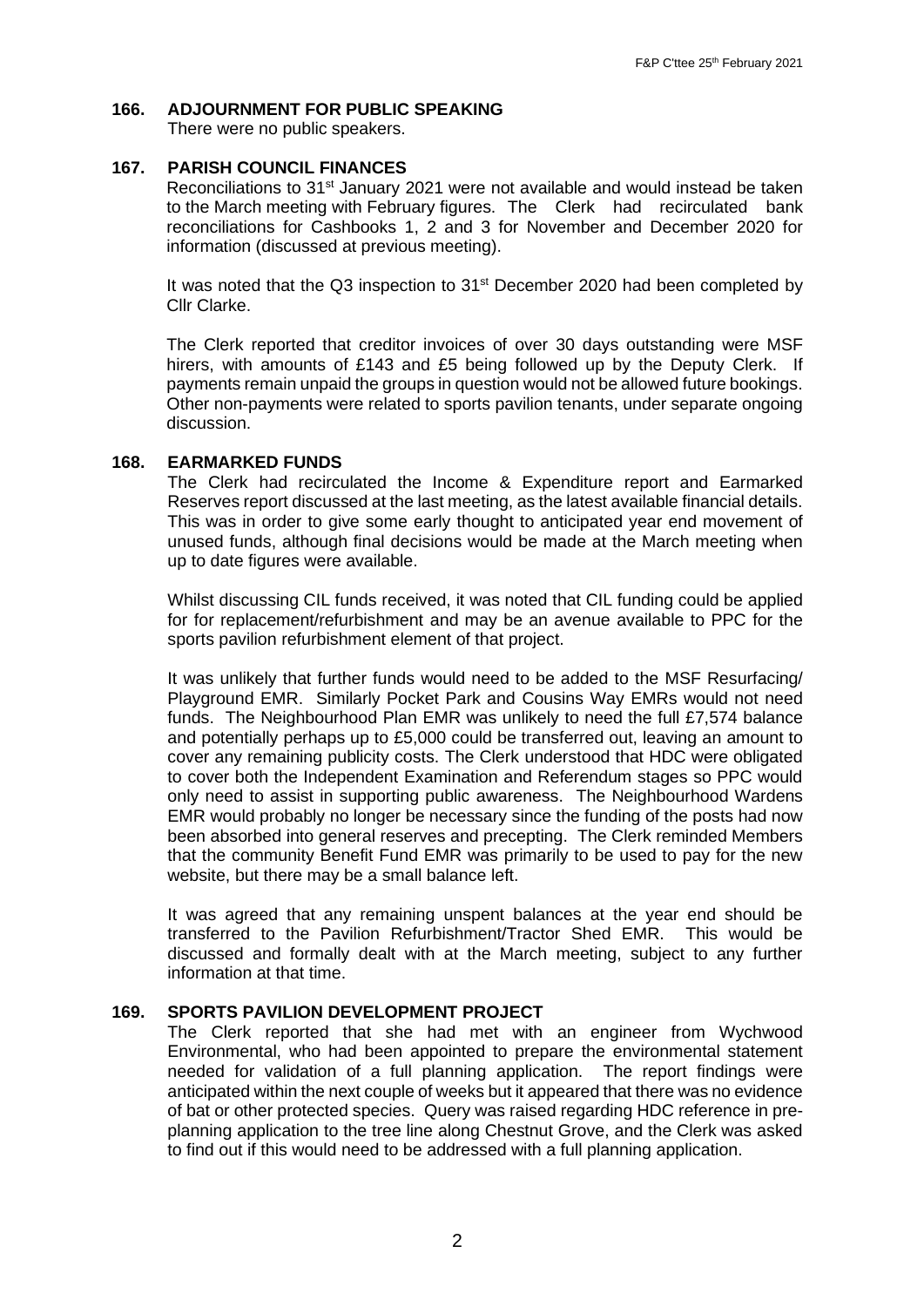# **170. INTERNAL CONTROL POLICY**

Members considered the amended Internal Control Policy (previously circulated). The only change was that the final page had been updated to incorporate clearer and more pertinent information for councillors conducting the inspections to provide clear recording of the process. Following consideration, it was **RESOLVED** to recommend to full Council the adoption of the amended Internal Control Policy with no additional amendments proposed.

## **171. SOCIAL MEDIA POLICY**

Members considered the newly drafted Social Media Policy (previously circulated). Following the committee Chairman's proposal, the Committee agreed to allow Cllr Mrs Hunt to add to the debate. It was agreed that the Clerk would at some point investigate whether there was a need for a Communications Policy.

Following discussion, it was **RESOLVED** to recommend to full Council the adoption of the Social Media Policy without amendment.

## **172. POLICY AND PROTOCOL FOR MARKING THE DEATH OF THE SOVEREIGN OR SENIOR ROYAL**

Members considered this newly drafted policy (previously circulated). The Clerk advised that this was something that she had intended to put before Members for some time. It was not anticipated that the Parish Council would undertake especial responsibility in the event of the death of a prominent national figure and directions would in the main be issued via the Lord Lt or High Sheriff of the County, or from the principal authorities. It was, however, prudent to have in place a document that could be utilised at short notice if needed to ensure correct protocol was followed early on.

It was **RESOLVED** to recommend that full Council adopt the Policy and Protocol without amendment.

#### **173. STAFFING**

Members noted that under the employer's duty of care to employees, and with the increased amount of working from home, the Council should ensure appropriate working conditions were in place as far as possible to safeguard staff whilst undertaking council business. It had been identified whilst undertaking work station assessments that the Deputy Clerk needed a suitable work desk and chair for remote working. This could be purchased at a maximum cost of £160. It was **RESOLVED** to approve that the Deputy Clerk purchase a desk and ergonomic office chair for home-working and be reimbursed up to a maximum of £160.

The Clerk reported that some staff appraisals would be taking place on  $26<sup>th</sup>$  February 2021, with others to be undertaken shortly at a date yet to be arranged.

#### **174. CORRESPONDENCE**

Members received the Correspondence List, as below.

#### **West Sussex Pension Fund**

Email 15.02.21 from Hants Pensions Employer Services: Government has announced on  $12<sup>th</sup>$  February 2021 that the £95k cap should be treated as if it never applied and the Regulations are to be revoked. This means that for exits from  $12<sup>th</sup>$ February 2021, an unreduced pension will be paid to a scheme member leaving on redundancy or business efficiency grounds and Scheme employers will be required to pay full strain costs in relation to those unreduced benefits, as per the current LGPS regulations.

### **CCLA**

Email 15.02.21 from Jamie Charters Cash article – With your cash reserves now earning less, extra prudence is required *(copied to C'ttee)*